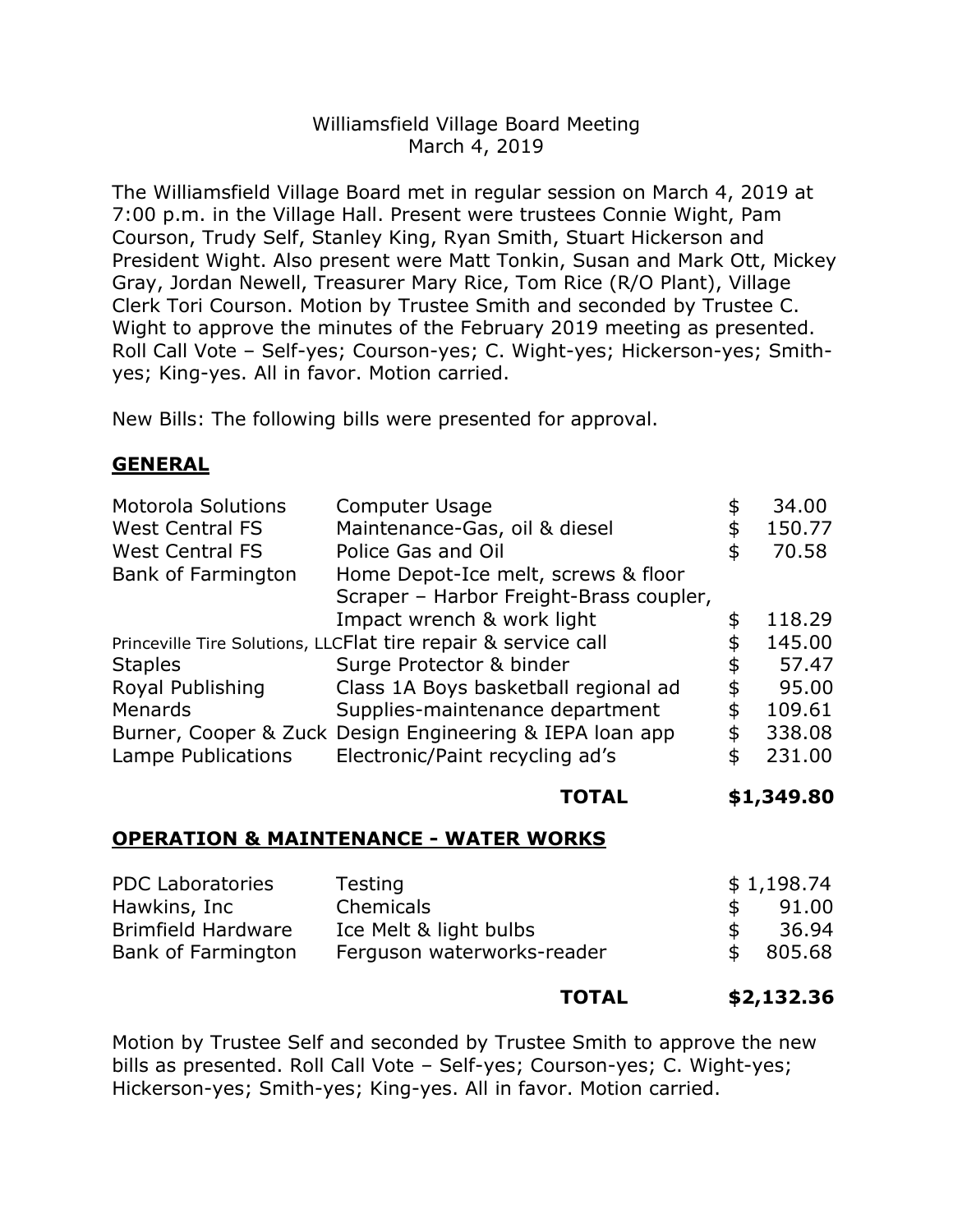President Wight reviewed financial statements for the month. All were in order. Motion by Trustee Self and seconded by Trustee King to approve financial statement. Roll Call Vote - Self-yes; Courson-yes; C. Wight-yes; Hickerson-yes; Smith-yes; King-yes. All in favor. Motion carried.

Public Comment-Mark and Susan Ott, Trustee King and Trustee Hickerson met in the alley near the R/O Building to mark off the land for the 7 foot swap between the Ott's and the Village. Wallace Surveying will mark the land. The Otts asked if the Village would split the cost at the onset and after discussion with President Wight and the Board; Mark Ott declared he would pay for all of the cost.

### Correspondence-N/A

Street Report-They plan on raking gravel back into residents yards that the snow plow moved.

Police Report-

Park Report- The annual meeting will be March 26, officers will be elected and goals will be set for the coming year. They discussed ideas on how to improve Veterans Park. The playground committee would like for the Village Maintenance department to energize and winterize the fountains in the spring and fall.

Water Report- Tom Rice stated that the power outage caused a relay in the central panel to malfunction, Oberlander fixed it. Tom also had to put a new line pump in.

Maintenance Report-The paint and electronic recycle day was very busy. Don Smith reinforced the blade on the tractor for alleys, Larry Mattson welded a blade for the wheel horse. The Hum-vee still does not stay charged.

Old Business- Alley covered in public comment.

New Business-Motion by Trustee Courson and Trustee Smith to proceed with figuring the new rate increase to help cover the Village's portion of the water grant to install new water lines. The new rate will be approved at a future